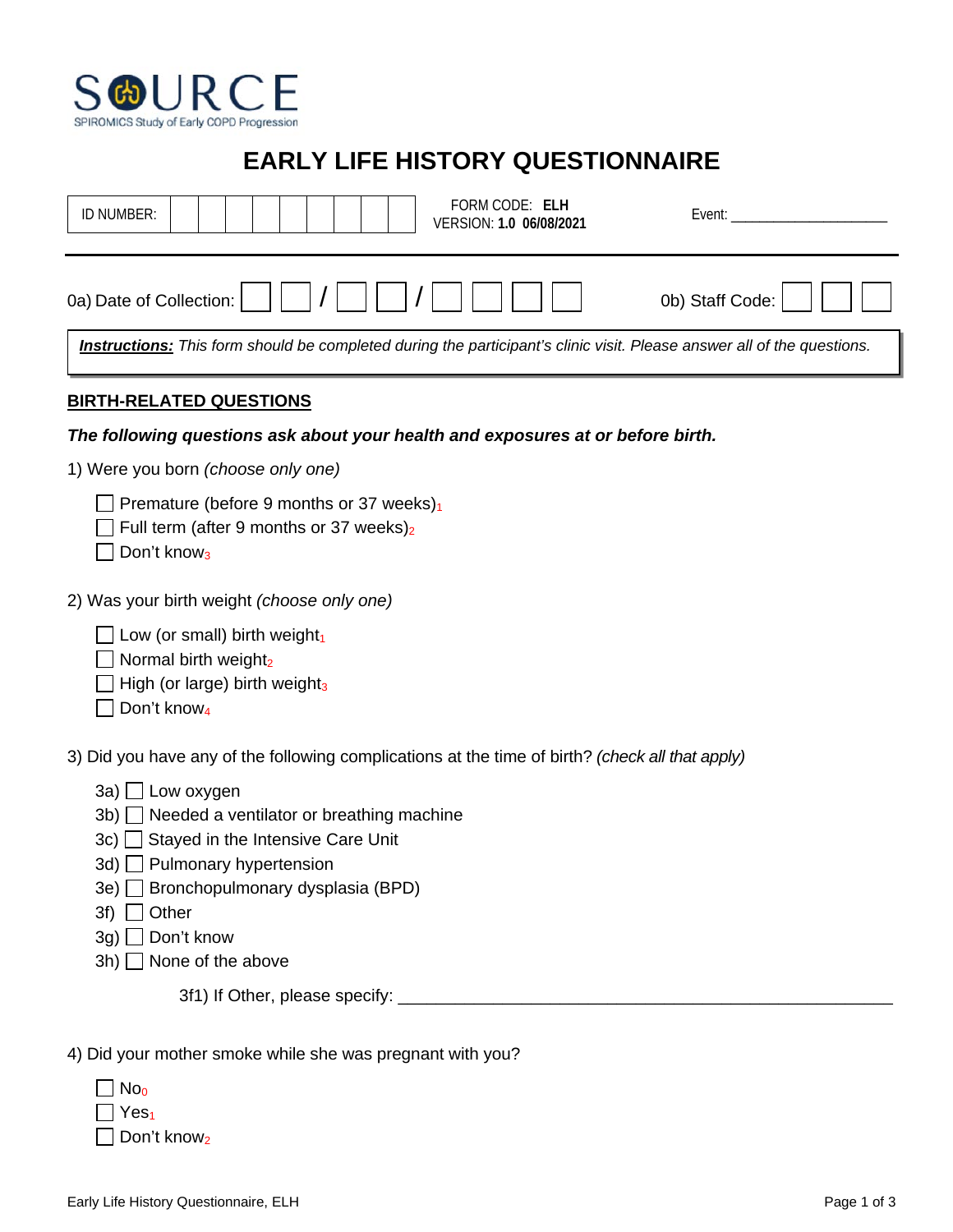| ID MIIMRED<br>`ບ™ບ∟!\. |  |  |  |  |  |  |  |  |  |  |
|------------------------|--|--|--|--|--|--|--|--|--|--|
|------------------------|--|--|--|--|--|--|--|--|--|--|

5) Did anyone else in the house smoke while your mother was pregnant with you?

| $\blacksquare$ No <sub>0</sub> |
|--------------------------------|
| $ $   Yes <sub>1</sub>         |
| $\Box$ Don't know <sub>2</sub> |

#### **CHILDHOOD-RELATED QUESTIONS**

#### *For the next questions, think back to your childhood (before the age of 18).*

6) Were you frequently hospitalized or taken to the ER for respiratory illness (e.g., asthma, pneumonia, croup) during childhood?

| ۱ł<br>n |
|---------|
|         |

 $\Box$  Don't know<sub>2</sub>

7) Did you have multiple infections (e.g., strep throat, ear infections) during childhood?

| $\perp$ | No.                 |
|---------|---------------------|
|         | S <sub>1</sub><br>e |

 $\Box$  Don't know<sub>2</sub>

8) Did you have a respiratory infection called Respiratory Syncytial Virus (RSV) during childhood?

| $\Box$ No <sub>0</sub>         |
|--------------------------------|
| l Yes <sub>1</sub>             |
| $\Box$ Don't know <sub>2</sub> |

9) As a child, do you recall having any limitations playing or keeping up with your peers physically (e.g., being out of breath)?

|--|--|

 $\Box$  Yes<sub>1</sub>

 $\Box$  Don't know<sub>2</sub>

10) As a child, do you recall being overweight?

| $ $ No <sub>0</sub> |
|---------------------|
| $ Yes_1$            |
|                     |

 $\Box$  Don't know<sub>2</sub>